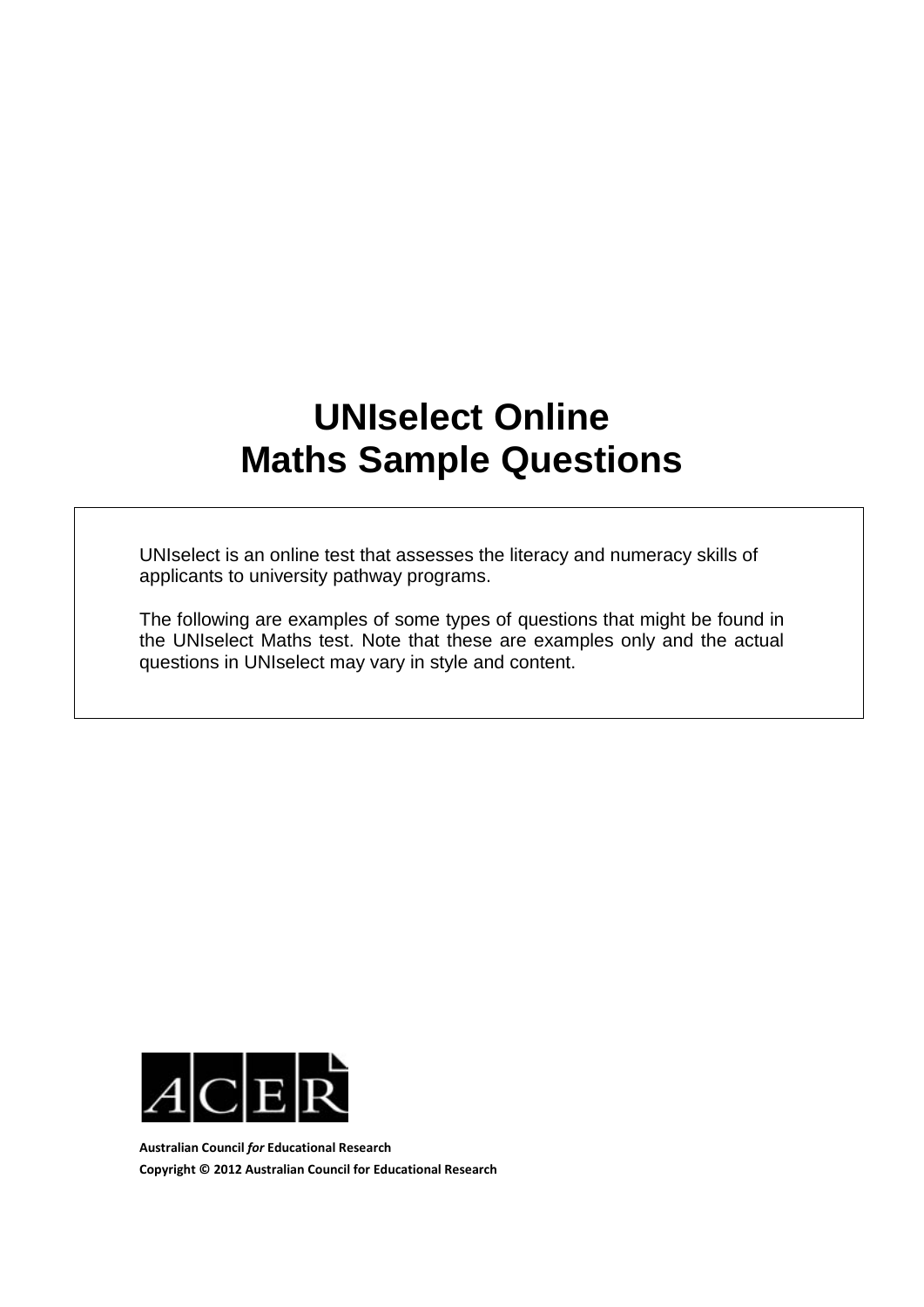

 $d = 120 - \frac{60}{2.4m}$ What is the value of  $d$  when  $m = 5$ ?

**A** -5 **B** 5 **C** 115 **D** 125

**2**

- **3** In the following expressions,  $-1 < x < 0$ . Which expression has the **greatest** value?
	- **A**  $100x^2$ **B**
	- 100 **C**  $\mathsf{X}$

$$
\mathbf{D} \quad \frac{100}{x^2}
$$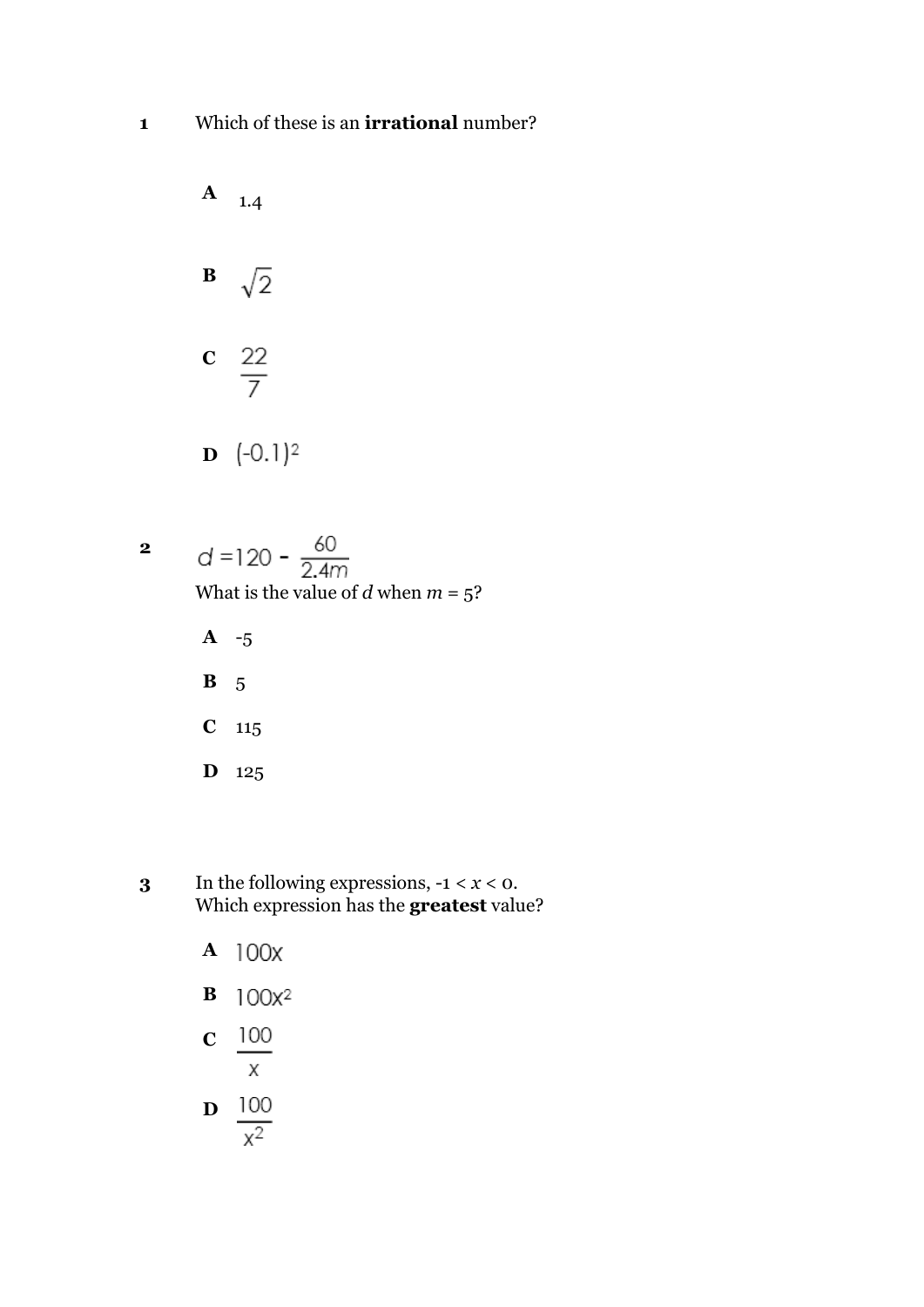- **4** A cylindrical water tank has a diameter of 4.6 metres and a height of 2.4 metres. The capacity of one cubic metre is 1000 litres. What is the capacity of the water tank to the nearest 100 litres?
	- **A** 11 000
	- **B** 34 700
	- **C** 39 900
	- **D** 159 900

**5** This is a square-based right pyramid.



The area of the square base is 400 square metres. The height of the pyramid, PQ, is 24 metres. What is the **area** of one triangular face?

- **A** 120 square metres
- **B** 130 square metres
- **C** 240 square metres
- **D** 260 square metres